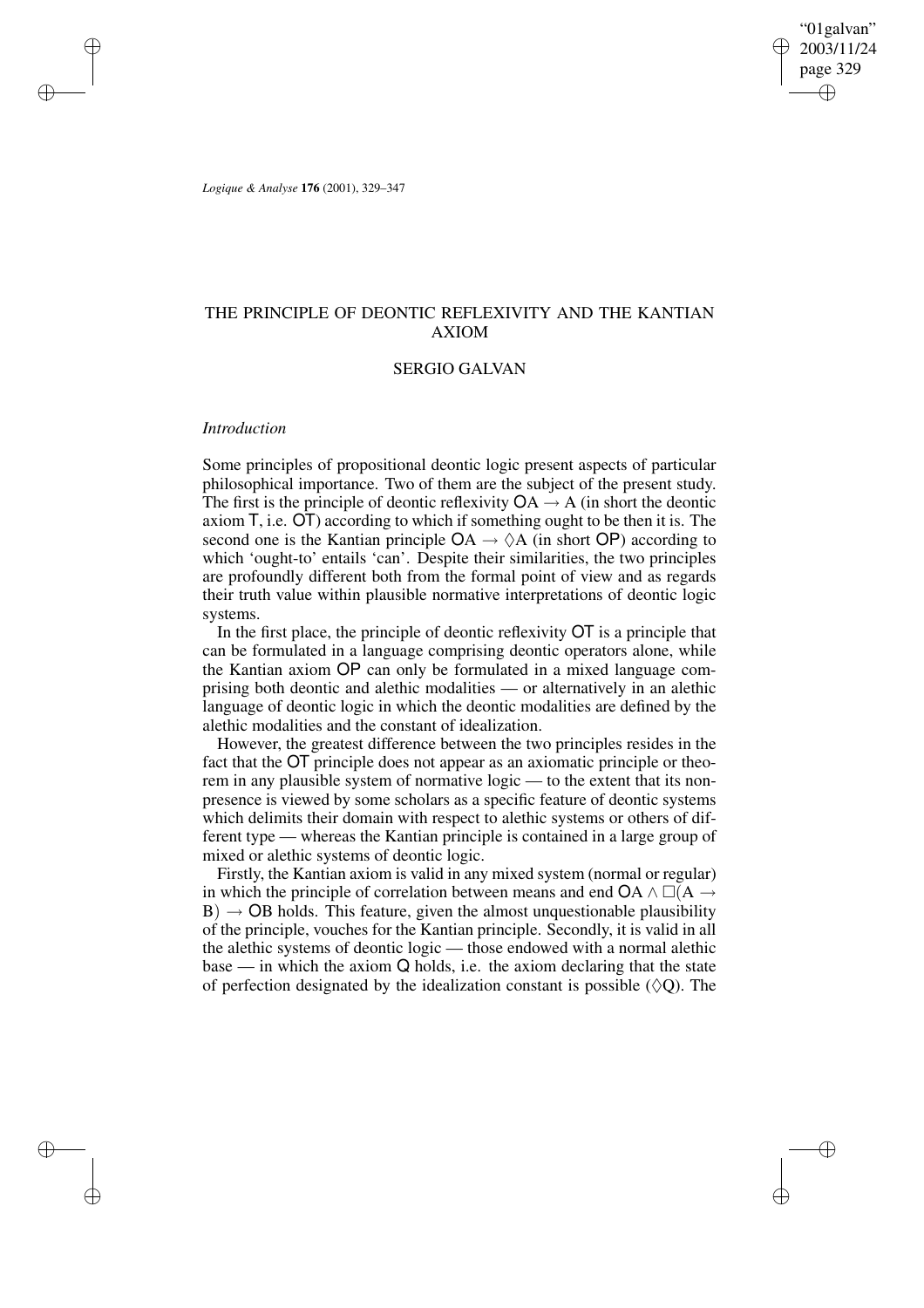"01galvan" 2003/11/24 page 330 ✐ ✐

✐

✐

#### 330 SERGIO GALVAN

plausibility of Q is therefore a further argument in favour of the validity of the Kantian principle.

Conversely, the impossibility of the OT principle's appearance either as an axiom or as a theorem in a plausible system of normative logic is confirmed by the fact that it is incompatible with Hume's law. This can be demonstrated in the usual formulation — where normative (deontic) propositions cannot be derived from a set of descriptive (non modal alethic) propositions — with regard to a large proportion of the most accredited systems of deontic logic.<sup>1</sup>

It is perhaps surprising that OT is incompatible with Hume's law, which is valid for a number of deontic systems, whereas the Kantian OP axiom (within the context of alethic systems, of course) is not. However, the reason is immediately apparent if one considers the formulation of Hume's law set out above. In it a reference is being made to a set of non-modal descriptive propositions. What does this mean? It means that these are non-deontic formulae; and, moreover, ones without modal operators. The non-modality condition is essential because Hume's law, in the formulation given, no longer holds for a set constituted by modalized formulae. A violation in this sense would be the Kantian principle itself derivable in each of the systems mentioned.

 $<sup>1</sup>$  It is not possible here to give precise and exhaustive treatment of the results of non-</sup> derivability (of deontic formulae from alethic formulae) concerning the formulation and proof (within particular systems of normative logic) of specific but important exemplifications of Hume's law. However, as support to the arguments set out in the main text some of the most significant of these results should be mentioned, given that they are closely connected with the underivability of the OT principle under discussion. These results concern the important set of pure deontic systems 0-KD, 0-KD4, 0-KD5, 0-KD45 and the alethic systems (of deontic logic) KQ, K4Q, K5Q, K45Q, KT5Q. However close the equivalence relationship between the systems in the former group and those in the latter — and between K45Q and KT5Q — may be as regards their deontic parts, it is advisable to consider them separately. First, by virtue of their structure, the alethic systems contain a series of bridge-principles (i.e. principles which establish the relationship between modally different propositions) which are of great importance as regards Hume's law. Second, the group of alethic calculuses contain the KT5Q system, which still today is regarded as the most powerful system of normal deontic logic and for this reason deserving of particular attention. And yet the following formulation of Hume's law applies to all these systems (K in short). Let a consistent set M of non-modal alethic formulae be given, and let the so-called condition of the logical nonvalidity in K of the deontic proposition A hold (i.e.  $|+_K A$ ), then A is not derivable in K from M either (i.e. M  $|+_K A$ ). The relevance of these results to my argument is obvious. From them follows the underivability of OT in each of the systems mentioned. Suppose, in fact, for the sake of argument, that the OT-scheme is derivable in some K. Then also  $O\neg p \rightarrow \neg p$ would be derivable in  $K$  — since it is a particular instance of the principle — and therefore also  $p \rightarrow Pp$  by contraposition. But this is impossible because of the underivability result for K mentioned above: however much  $|+_K P_p$  may hold, one nevertheless has p  $|-_K P_p$ . More details on this topic can be found in Galvan (1988). See also Schurz (1997).

✐

✐

✐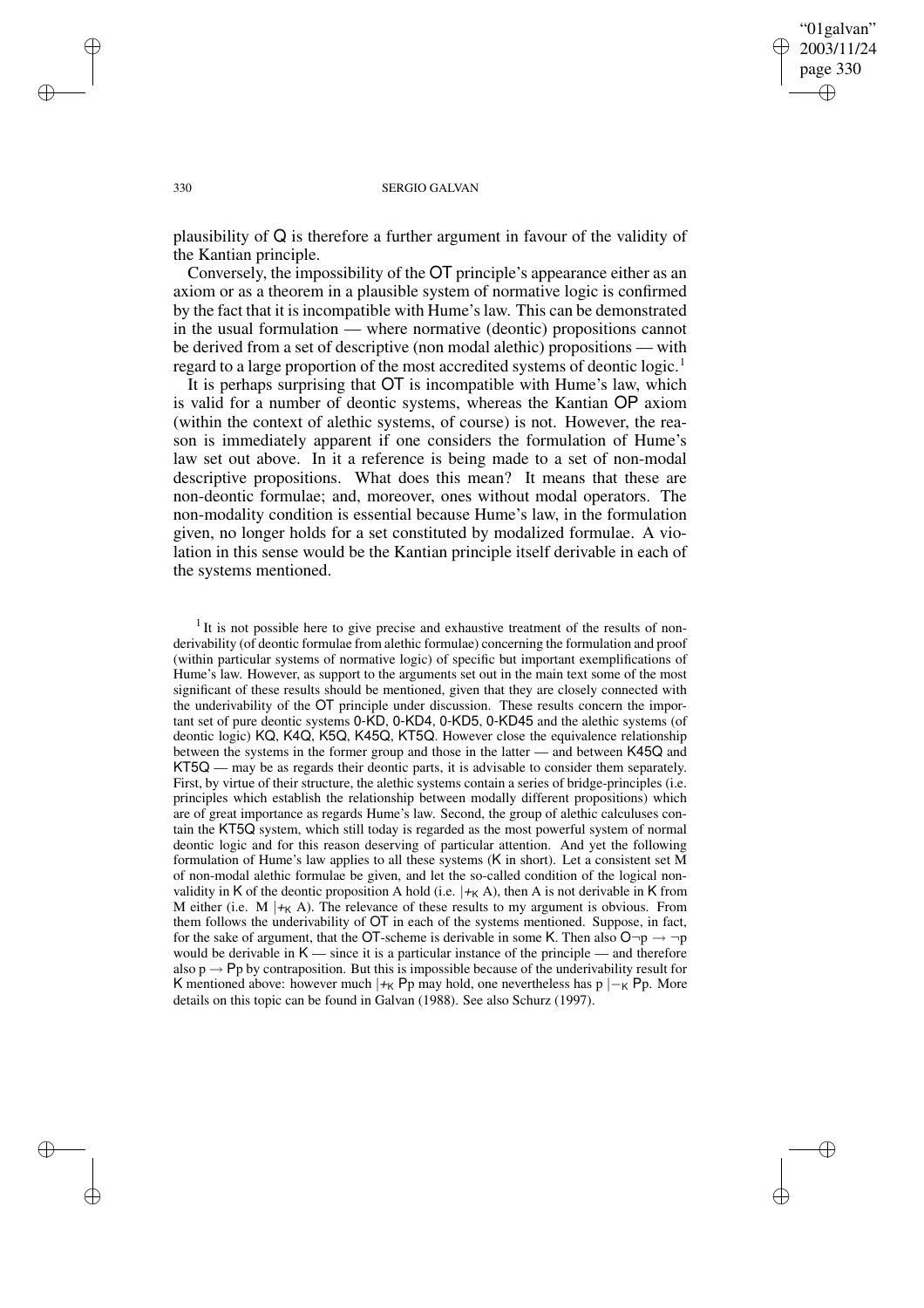## "01galvan" 2003/11/24 page 331 ✐ ✐

✐

✐

#### THE PRINCIPLE OF DEONTIC REFLEXIVITY AND THE KANTIAN AXIOM 331

Does this mean that the Kantian OP principle finds itself in the same situation *vis-à-vis* Hume's law as the OT principle? No it does not, because if the set of descriptive propositions — from which one must establish whether or not the normative propositions can be derived — also contains modal propositions, then Hume's law assumes a different formulation suited to the new situation generated by the presence of bridge-principles like the Kantian OP axiom. There are several of these formulations, but common to them all is the idea that possible candidates for breach of Hume's law are not normative propositions but relevant normative propositions. For example, one can consider only elementary obligations to be relevant normative propositions, and the non-derivability of these is sufficient to state that Hume's law, in its essential nucleus, is still valid. $<sup>2</sup>$ </sup>

In conclusion, despite their apparent similarity, the OT and OP principles have very different formal statuses. Their formal diversity is, moreover, the consequence of their differing truth-values in the context of plausible models of normative language. I shall begin with analysis of the OT principle in two different contexts: the context of the teleological explanation of so-called anthropic coincidences, and that of the intentional explanation of human action. Ishall then passto analysis of the Kantian OP principle, thistoo viewed from a twofold standpoint, theoretical and practical.

## 1. OT *and teleological explanation*

✐

✐

✐

✐

The problem of teleological explanation has recently attracted renewed scholarly attention because of the impact of the anthropic principle — proposed by a number of cosmologists in order to explain so-called anthropic coincidences — not only on the narrow circle of cosmologists but also on wider contemporary philosophical and cultural debate. From the point of view of my present discussion, it is interesting to ask why the debate aroused by the anthropic principle has revived the age-old problem of teleological explanation. To answer the question it is necessary to reconstruct, albeit in outline form, the terms of the debate.

<sup>&</sup>lt;sup>2</sup> More precisely, let us assume as valid the formulation of the law for the powerful mixed system KT5-OKD-O $\Box$ O (K- $\Box$ O in short) equivalent to the alethic system (of deontic logic) KT5Q. Let a set M of alethic formulae and the elementary obligation OA (i.e. where A is a formula not containing deontic operators) be given. Let the conditions of logical nonvalidity (i.e.  $|+_{K-}\rangle$  OA) and of non-necessitation (i.e. M  $|+_{K+}\rangle$  and  $\overline{A}$ ) of the obligation OA also be valid. Then the law states that the obligation in question is not derivable in  $K-\square$ even from formulae belonging to M (i.e. M  $|+_{K-}\square_{\mathcal{O}}$  OA). Again see Galvan (1988) and Schurz (1997).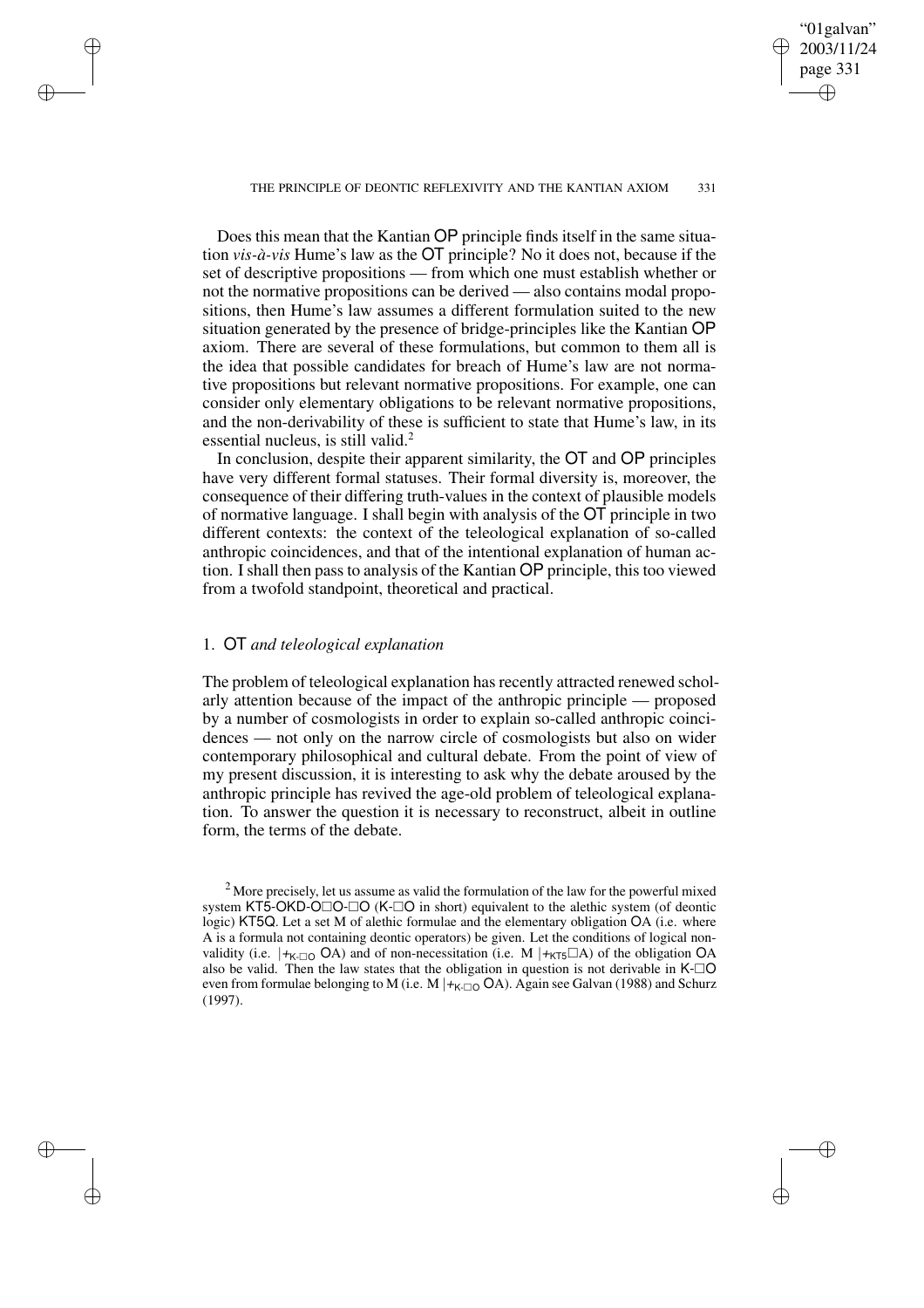"01galvan" 2003/11/24 page 332 ✐ ✐

✐

✐

#### 332 SERGIO GALVAN

According to the most accredited cosmological theories, the existence of the universe in its current form — including the appearance of intelligent life on earth — depends on the occurrence of a series of highly specific and improbable coincidences made possible by imperceptibly fine measures relative to the unfurling of the initial conditions of the universe and to the formation of its fundamental physical constants. Even minimal alterations in these magnitudes would have had such incalculable effects on the evolution of the universe that the birth of intelligent life would have been prevented. And yet the *anthropic principle* (at least in its strong version) has been advanced to explain the occurrence of those infinitesimally improbable events that are anthropic coincidences. The principle thus states that the universe must be such to allow, at a certain moment, the creation of observers within it. To paraphrase Descartes «cogito ergo mundus talis est».<sup>3</sup> Now, given this formulation of the anthropic principle, it is entirely natural that discussion of the principle should also involve the problem of teleological explanation. In my view the principle is amenable to only two interpretations.

The first is that anthropic coincidences are only necessary conditions for the birth of intelligent life, which amounts to saying that the evolution of the cosmos in order for intelligent life to appear could not have occurred without the initial conditions, the fundamental physical constants and the interaction times that go by the name of anthropic coincidences; but this is as far as it goes. However, if the interpretation of the anthropic principle is restricted to these terms, one fails to understand what its explanatory capacity can be, since the principle simply states that without the initial anthropic coincidences life would not exist. But it does not provide any information as to how these initial coincidences came about. The correct interpretation of the principle must therefore be another, and precisely a genuine teleological explanation.

My mention of a *genuine* notion of teleology when dealing with the anthropic principle is no coincidence. Philosophical reflection, in fact, has not always been clear on the matter, for sometimes presented as teleological explanations are particular forms of causal explanation. These are certainly endowed with greater complexity but they are no different in their essential structure from the usual causal explanations or those akin to them (usually referred to as nomological explanations). It is therefore advisable to dwell for a moment on the characteristics that, in my opinion, are distinctive of teleological explanations in the strict sense. Moreover, the issue of the explanatory significance of the anthropic principle has emblematic significance in this respect.

<sup>3</sup> Carter (1974), p. 291.

✐

✐

✐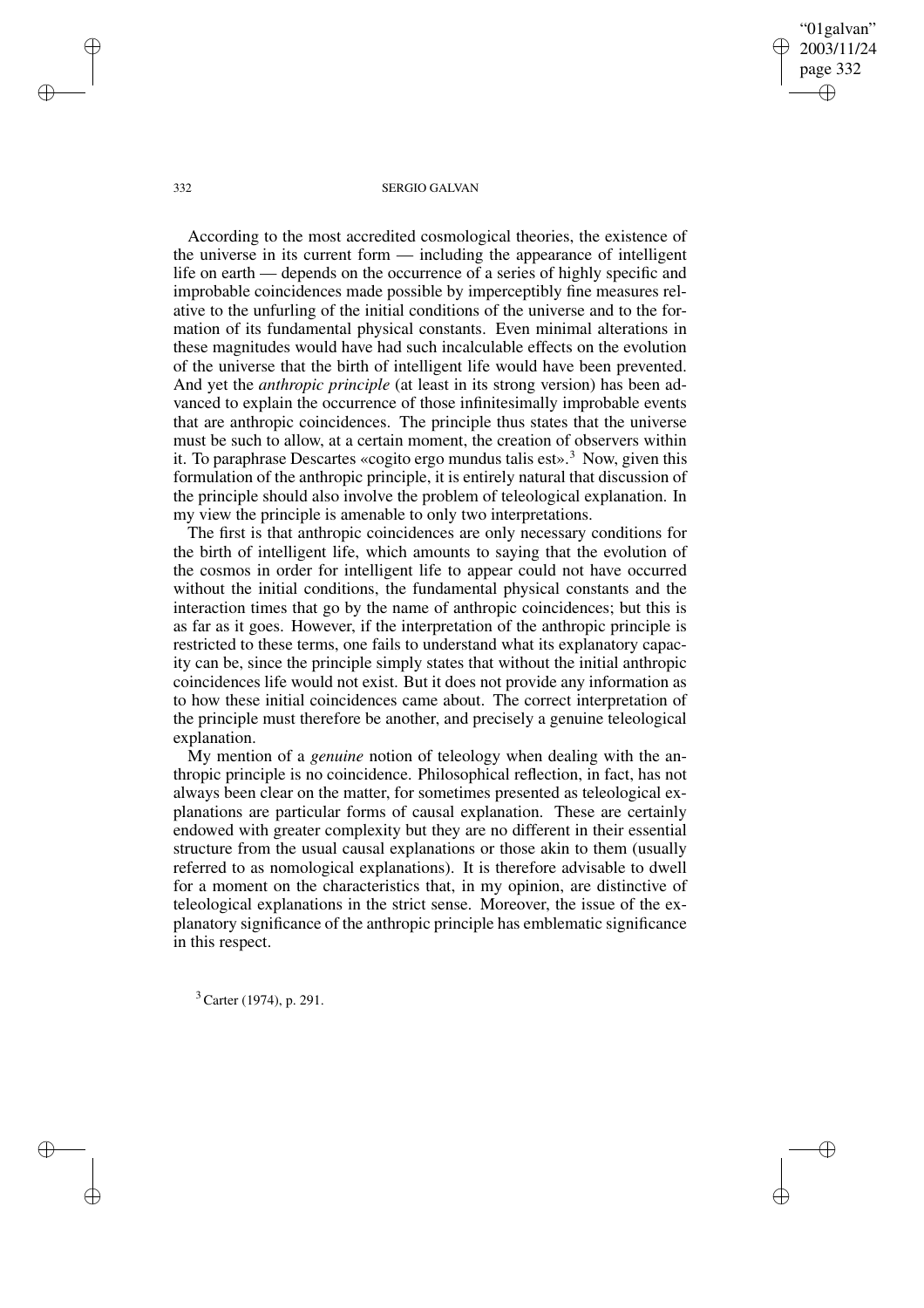# THE PRINCIPLE OF DEONTIC REFLEXIVITY AND THE KANTIAN AXIOM 333

"01galvan" 2003/11/24 page 333

✐

✐

✐

✐

Generally speaking, two main trends with regard to teleology can be identified within the contemporary philosophical scene. On one side there are those who maintain that the teleological analysis of a specific event (i.e. a fact like the heartbeat) has the principal purpose of *describing* the event itself, but *not of explaining* it. The event in question, according to this interpretation, can be described by saying that it serves some purpose, that it has the function of doing something (in the example, making the blood circulate), whereas its presence — its happening — has a causal explanation like any other event. The other interpretation instead maintains that the teleological analysis of a specific event does not have a simple descriptive purpose, for it is also intended to furnish a proper *etiological* explanation of the event itself. According to this interpretation, therefore, teleological explanations are real, not causal explanations of the happening or of the presence of the event or fact considered, even if several positions can be taken regarding the interpretation of this explanatory rather than causal role.

✐

✐

✐

✐

Belonging to the first group are authors such as Nagel or Hempel, $4$  who maintain that teleological explanations can be reformulated in terms of standard nomological (in particular causal) ones. In synthesis: the fact that the heart beats in order to make the blood circulate means (according to these authors) that the beating of the heart in normal conditions is the necessary condition for the blood to circulate. If, in addition to this, we take account of the fact that in the given conditions the heartbeat is also the sufficient condition for the blood to circulate, we may argue with Mackie<sup>5</sup> that the heartbeat is actually the cause of blood circulation. Hence, the teleological explanation according to which "the purpose of the heartbeat is to circulate the blood" is replaced by the causal (i.e. formulated in terms of antecedent conditions and the mechanisms that produce the effect) explanation which says that "the blood circulation is caused by the beat of the heart".

Of course, the point of view related to such approaches does not gainsay either the possibility of ascribing functions to objects or even the use of teleological explanations. Nevertheless, this is allowed because the authors who share this perspective assume that the attributions of functions can be completely reformulated in terms of sufficient and necessary conditions and that the use of teleological explanations is in the last analysis a question of style and not of substance.

This point of view is rejected out of hand by the authors belonging to the second group. In this respect, L. Wright assumes what can be taken to

 $4$  Nagel (1961), (1968) and Hempel (1965). See also: Beckner (1968) and Braithwaite (1953).

<sup>5</sup> As we know, according to Mackie's theory, the cause is an INUS condition. See Mackie (1974).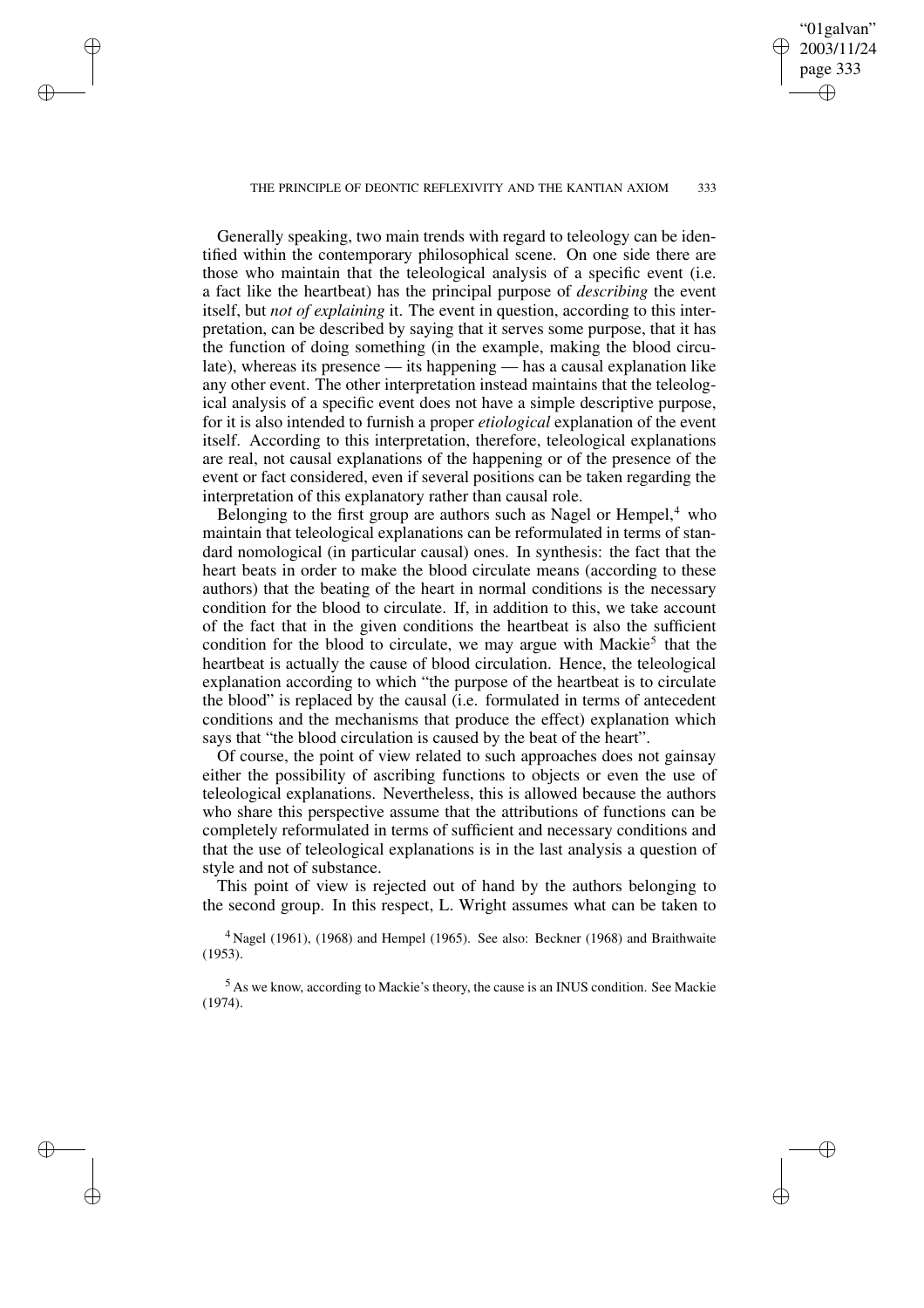"01galvan" 2003/11/24 page 334 ✐ ✐

✐

✐

#### 334 SERGIO GALVAN

be a representative position. He provides the basis for an analysis of the concept of function that acknowledges its non-dispensability in the use of teleological explanations.<sup>6</sup> According to Wright, saying that the function of X (heartbeat) is Z (to make the blood circulate) means: (i) X (the heartbeat) is there because it does  $Z$  (circulates the blood); (ii)  $Z$  (blood circulation) is a consequence (or result) of X's being there (heartbeat). One notes that the peculiarity of Wright's analysis resides in the first clause, which states that the presence of X is *etiologically* explained by the function performed by X, namely Z. However, problems arise when we try to interpret the nature of this etiological explanatory relationship between Z and X.

First of all, it is rather implausible to interpret the teleological order expressed by the relationship between X and Z as a simple tendency. A tendency, in fact, consists of a propensity to behave, given certain conditions, in a pre-established manner; in other words, it is a particular type of statistical regularity. On this interpretation, therefore, the teleological explanation coincides with some form of common nomological explanation.

Secondly, the teleological explanatory relationship should not be confused with any form of retrocausation. The profound revolution in physics brought about by quantum mechanics, and more recently by the physics of complexity, has obliged numerous physicists to address the question of the subjective or non-subjective nature of temporal direction. If the temporal relation is defined in subjective terms as something that depends on the observer but is not intrinsic to the nature of things, the normal form of causal connection characterized by the relation of temporal priority is flanked by that of retrocausation. This creates room for a new and more comprehensive notion of causal explanation as performed not only *a parte ante*, but also *a parte post*. Furthermore, if one starts from a broad conception of cause, retrocausation is justifiable even regardless of the subjectivity or otherwise of the temporal relation. If a cause is understood as any element whatever of the explanatory antecedent of any nomological explanation, and if the explanatory law is not formulated in terms of temporal priority — which is legitimate if the explanatory scheme being used is not subject to the limits of Hempel's model — it is entirely reasonable to view a cause as something different from the initial conditions, and taken to the extreme, as a state of affairs subsequent to the event-effect. Indeed, some scholars are convinced that the possibility of explanations *a parte post* legitimates teleological explanations. The argument usually adopted is as follows. Explaining a phenomenon in teleological terms, it is said, means explaining it on the basis of the end towards which that phenomenon is directed. But the end is subsequent to the phenomenon

<sup>6</sup> Wright (1976), (1998).

✐

✐

✐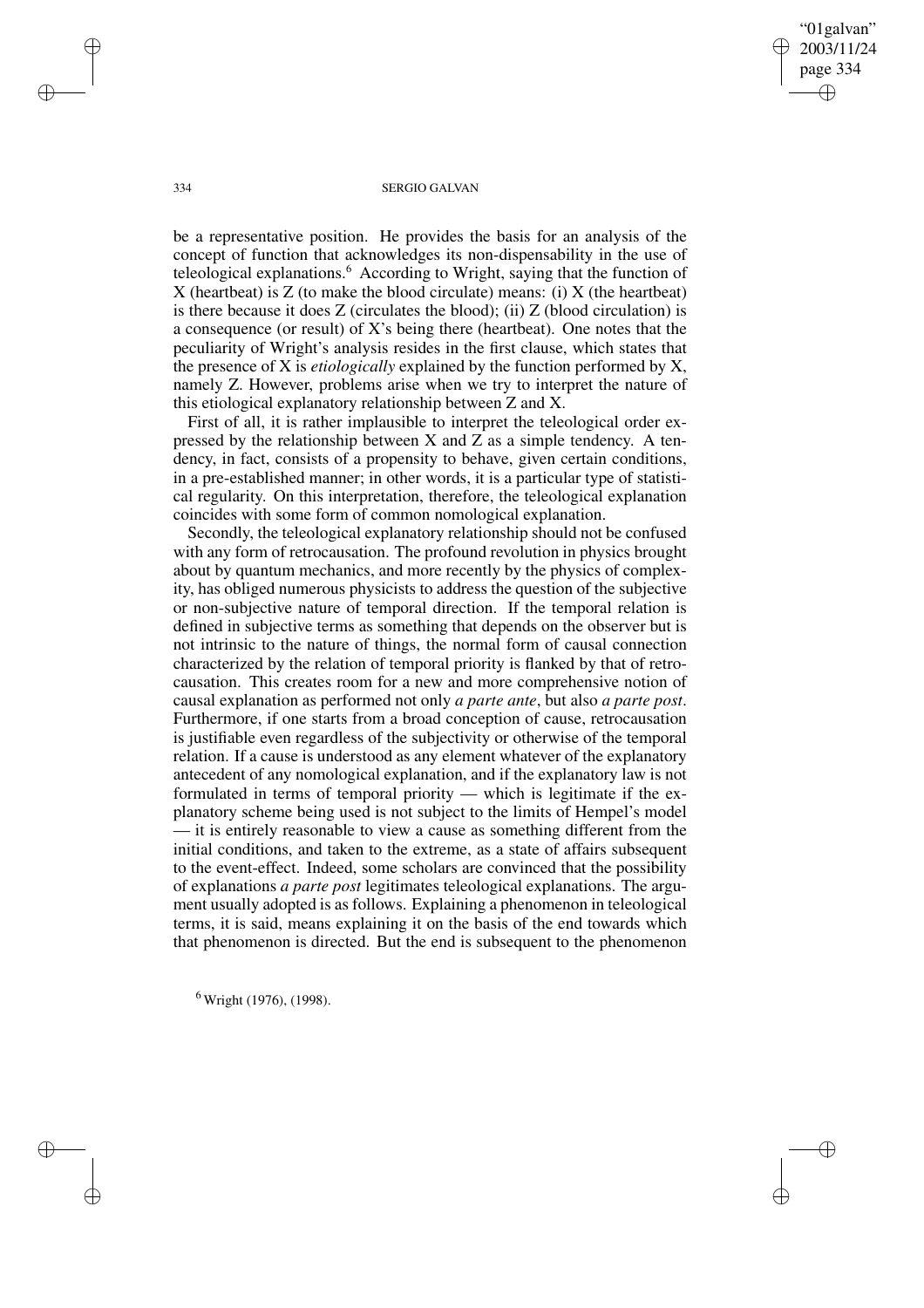✐

itself, so that explaining it on the basis of its end entails that temporal subsequent events are causally able to influence antecedent ones. Consequently, the teleological explanation is identical with, or at least presupposes, retrocausation.

✐

✐

✐

✐

However, this analysis of the question is not entirely satisfactory. I do not believe that the teleological explanation is identical with, or presupposes, retrocausation. I do so for various reasons which cannot be thoroughly expounded here but can be summarised by saying that there are analyses of the teleological explanation which neither presuppose nor identify themselves with the retrocausation relationship.

Among these analyses, mention must necessarily be made of the evolutionary interpretation. This latter, because it is a looking-back theory, does not presuppose any retrocausation because it justifies the presence of X in order to Z via the evolutionary history which has selected feature X precisely because of the good consequences ensuing from function Z.<sup>7</sup>

Of greatest interest, nevertheless, is the interpretation of the teleological explanatory relationship in terms of *ought to be*. <sup>8</sup> To my mind, this is the most historically rooted modality with which to understand the teleological explanation, and for this reason the most authentic and, as explained above, *genuine* one.

An authentically teleological explanation consists, in fact, in the explanation of certain events in terms of ought-to-be. These events occur because they ought to occur either as an intermediate stage with respect to a final state or immediately as a final state. Whereas, according to the causality thesis, events occur because they are produced by other events — and it is then the task of individual theories of cause to interpret the causal relationship in some or other sense — according to the teleological thesis, events occur because they ought to occur. Now, the ought-to-be of something — i.e. the exigency of this something — is inherent to the situation before the eventend occurs. Hence the teleological explanation — assuming that it works does not in the least presuppose that the previous situation exerts a causal

<sup>7</sup> There is a large body of literature on the evolutionary interpretation of the notion of function and analysis of the teleological explanation. See, for example, besides the works by L. Wright, Millikan (1984), (1998), and Neander (1998).

<sup>8</sup> M. Bedau puts forward a position similar to this one. In Bedau (1998), in fact, he emphasises the importance of the valuational point of view in teleology, upholding the role performed by values in both analysis of the concept of function and explication of the teleological explanatory relationship. I would like to express my gratitude to the anonymous referee for pointing out the works of this author, previously unknown to me.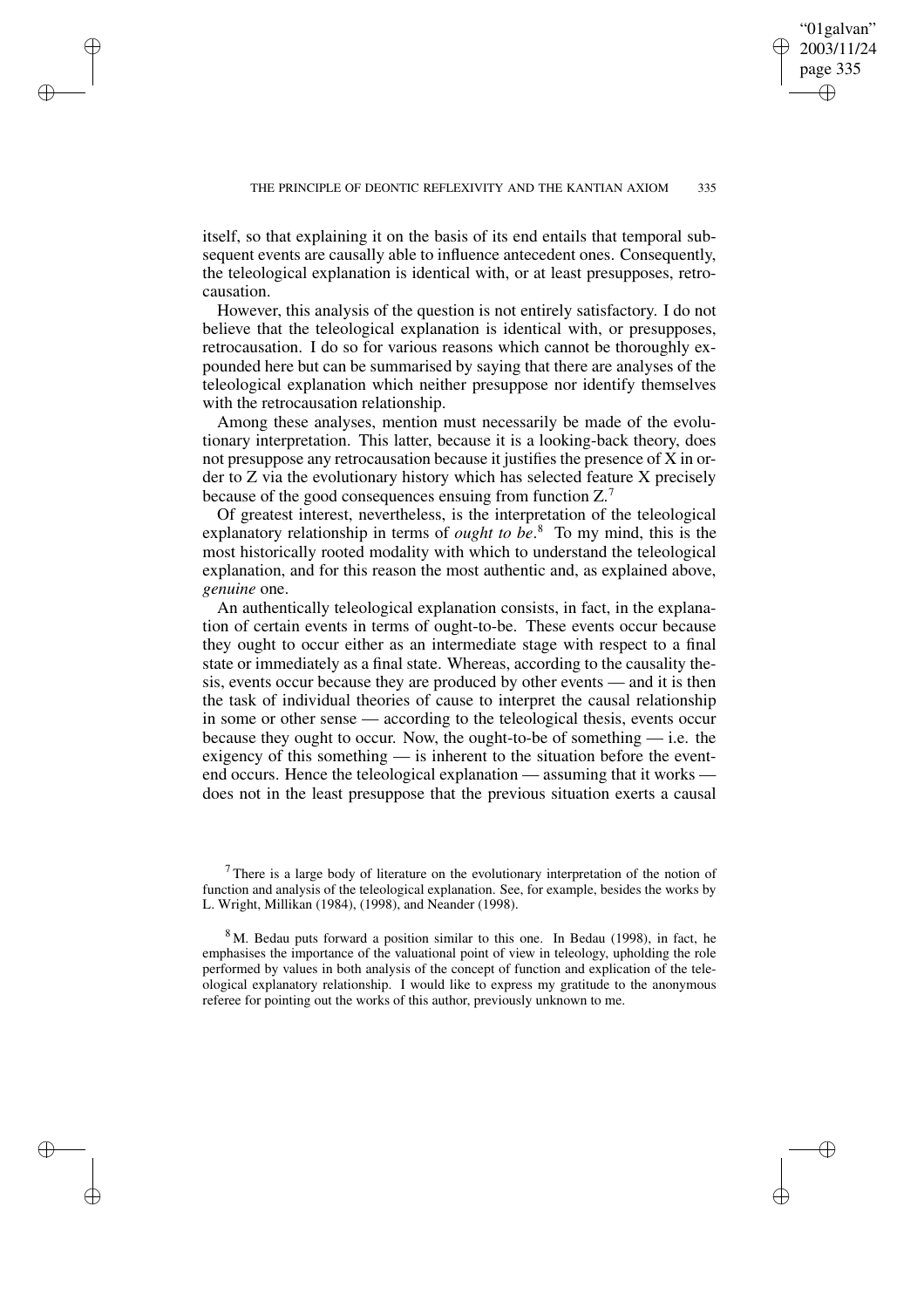"01galvan" 2003/11/24 page 336 ✐ ✐

✐

✐

#### 336 SERGIO GALVAN

influence on the event-end. Of course, one must establish whether the exigency of something is able to explain the occurrence of that something and how this comes about, but the retrocausation relationship is not involved.

Before assessing the plausibility of teleological explanations in the genuine sense just outlined, it is worth stressing that there is a profound difference between the two opposing notions — causal and teleological — of explanation. This difference is most evident in the teleological interpretation of the anthropic principle; the only interpretation, in my view, able to give explanatory capacity to the principle. This point is crucial. It is not at all my intention to assert that the anthropic principle (in its strong version) is epistemologically valid. I merely wish to point out that if one claims explanatory capacity for it, then one must confer the status of teleological principle upon it. When shortly below I show the implausibility of genuine teleological explanations, rejection of the anthropic principle in its strong version will also be deducible from my treatment. However, as we shall see, this does not do away with the task of explaining the givenness of the anthropic conditions; it only means that the explanation should be looked for in a direction other than that indicated by the teleological explanation.

The genuine teleological nature of the anthropic principle has recently been forcefully argued by J. Leslie,<sup>9</sup> who explicitly draws on the neo-Platonic tradition in order to assert that the best explanation for anthropic coincidences lies in the assumption — in keeping with neo-Platonic theory of the so-called *ethical creationist requirement* (ECR). It is true that neo-Platonic philosophy is favourable to the teleological explanation in its rigorous formulation. In fact, neo-Platonic theory — especially in the most mature and intelligent version of it in Plotinus — has a conception of the Good whereby the Ought-to-be has original explanatory force, in the sense that it brings into Being that which is worthy of Being in that it is Good. The neo-Platonic law of the efficacy of the Ought-to-be does not apply, though, only in the sphere of the One, which imposes itself *qua* pure Ought-to-be, but unfolds in the various forms of teleology that more and more weakly as one moves away from the One — characterize reality as a whole.<sup>10</sup>

That the core of the neo-Platonic conception has been taken up by Leslie is manifested by the meaning of the ECR which he advances in explanation. What does this principle consist of? I believe that the best analysis is provided by a key passage in Quentin Smith's detailed review of Leslie's two works,<sup>11</sup> which states that Leslie's idea of the ECR as the cause of the

<sup>9</sup> Leslie (1989) and (1990).

<sup>10</sup> *The Enneads*, Treatise 8, §18.

 $11$  Smith (1994).

✐

✐

✐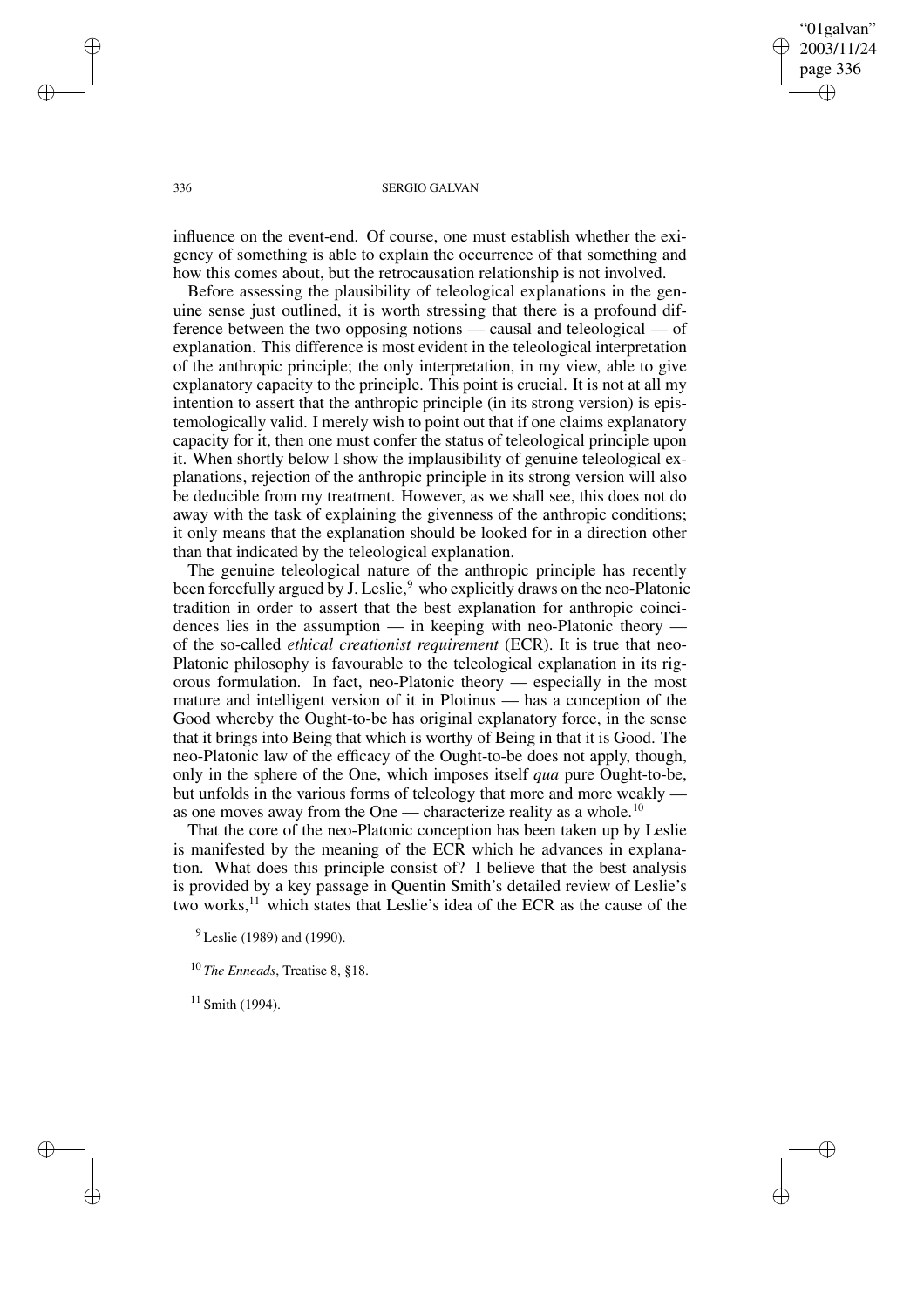✐

✐

✐

✐

✐

universe is best formulated in the following logical, not causal terms: proposition (1) "A universe endowed with intelligent life ought to exist" entails the proposition (2) "A universe endowed with intelligent life exists". This is evidently an explicit argument of genuine teleological type, which, when articulated into its intermediate steps and related to the actual world, becomes: (1) the actual universe is a positive world because it contains forms of intelligent life; (2) that which is positive ought to exist; (3) that which ought to exist, exists; (4) therefore the actual universe exists. Moreover, (5) the existence of the actual world implies the occurrence of anthropic coincidences during the initial instants of the universe; (6) hence it follows that the anthropic coincidences occurred in the initial instants of the universe.

In conclusion, the explanation of the anthropic coincidences offered by the ECR principle is clearly teleological in nature. The coincidences are entailed by the fact that the world with forms of intelligent life ought to exist. However, it is precisely because of the clarity with which the explanation of anthropic coincidences, in terms of ought-to-be, highlights the profound nature of teleological explanations that it is easy to marshal criticisms against it.

Why is a teleological explanation implausible? It is implausible because a teleological explanation of event A explains A in terms of the positivity of A (that is, it states that A is because OA, i.e. that the reason for the existence of A is constituted by OA). And this is the same as saying that  $OA \rightarrow A$  is a logically valid principle (i.e. that A logically follows from OA without the mediation of other principles). Now, as we saw in the first section, the deontic reflexivity principle OT does not appear as either an axiom or a theorem in any of the most accredited systems of deontic logic. Indeed, in these systems the deontic modality of the ought-to-be is entirely independent of the alethic modality of factual actuality.<sup>12</sup>

 $12$  There is a substantial consonance between this analysis and that suggested by Bedau (p. 275) for the teleological subject. Bedau cites as an example of the most demanding grade of teleology (grade three teleology) a form of teleological scheme similar to the following (where there are no temporal parameters, given that they are irrelevant to the logical argument): C is good; B is means (necessary) for C; therefore, B. Now, this argument is correct only if the OT principle is valid. Therefore, the correctness of the argument suggested by Bedau is attributable to the correctness of the OT principle in the same way as it is stated in the main text that genuine teleological explanations are attributable to the use of the OT principle. Nevertheless, I do not share Bedau's conclusions. In fact, he (p. 283) argues: "On the other hand, so grade three teleology in biology does not exist. There are no true full-blooded teleological explanations in biology. Except for the teleology traceable to the mind, the conditions required for grade three explanations are never present in the natural biological world". Yet, a little later (p. 286) when discussing a non mentalistic interpretation of the Aristotelian teleology, he states: "Aristotle's picture of non-mental biological teleology happens not to fit the biological facts, but the picture is nevertheless *possible*. Full grade three teleological explanations *could* be true in non-mental worlds. Thus, the grade three theory does not collapse into mentalism, even if the two are accidentally co-extensive". On the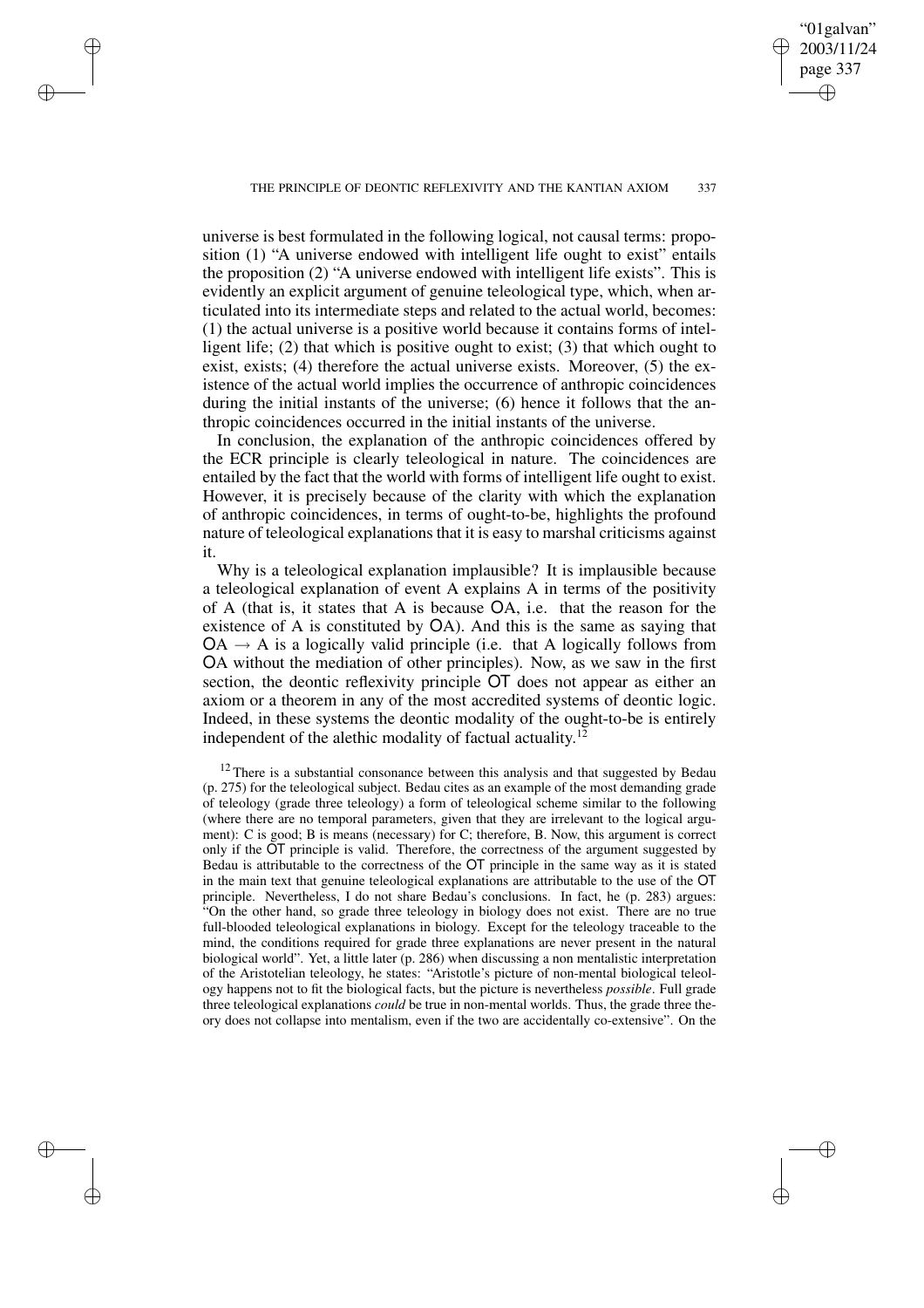"01galvan" 2003/11/24 page 338 ✐ ✐

✐

✐

#### 338 SERGIO GALVAN

Of course, this is not to rule out that the reflexivity principle  $OA \rightarrow A$ holds, locally though not universally, for particular propositions A. It is important to realise, however, that in these cases, even assuming the relevance of OA, the reason for A resides not in the simple fact that OA, but in a more complex fact in determination of which the specific meaning of A is also of relevance; that is, in a state of affairs in which OA plays a role only in the context of specific hypotheses about A. In other words, it is true that we are aware of the occurrence — often regular — of events to which we attribute positivity — if not optimality — in the light of some shared axiological system. However, the existence of these positive or optimal facts cannot be explained on logical grounds — that is, on the basis of the mere fact that they are optimal facts. Instead, assuming that a reason for these facts exists, it should be looked for among reasons of non-logical kind. In short, there are no logical reasons for the existence of certain optimal states of affairs; their occurrence must be, in this case, explained in terms of other reasons.<sup>13</sup>

My arguments regarding the implausibility of the teleological hypotheses, proposed in order to explain valuatively positive facts and the consequent need to develop explanatory hypotheses of another kind, are borne out by the tendency in contemporary debate on the anthropic principle to rely on explanations for anthropic coincidences based on non logical-deontic arguments, like those expressed by the ECR principle. Thus, analysis of the cosmological debate on the anthropic principle is also useful as regards the search for non-teleological explanations for the occurrence of anthropic coincidences.

There are essentially two non-teleological explanatory hypotheses in circulation. The first, by far the most widely current in the scientific community, is rigorously naturalistic, and it is significant from the epistemological point of view because the positivity of the world endowed with intelligent life plays no role in it. I refer to the so-called hypothesis of the *plurality of worlds*. This hypothesis is supported (many specialists in the field report) by

contrary, I contend (and will defend my thesis) that this is *impossible*. Genuine teleological explanations, which is to say those explanations that are not mentalistic of grade three, are logically uncorrect and consequently non-valid. As we shall see later, only intentional explanations are valid (they correspond to Bedau's teleological mentalistic explanations). But these have a logical structure which differs from that of genuine teleological explanations.

<sup>13</sup> This is the reason why Bedau's argument mentioned in the previous note, if analysed in evolutionary terms, becomes conclusive. The argumentation was: C is good; B is a means (necessary) for C; therefore B. Now, we obtain the conclusion from the two premises plus the principle C is good implies C. But, if "C is good" is interpreted as "C is advantageous for the fitness", then it is tautological to obtain "C is good implies C" and therefore the conclusiveness of the argumentation. Yet, in this case, it is *not because* C is a value that C is given, but C is already given as a fact and it is only by accident that C happens also to be good. This is enough to prevent the argument from being a genuine teleological explanation.

✐

✐

✐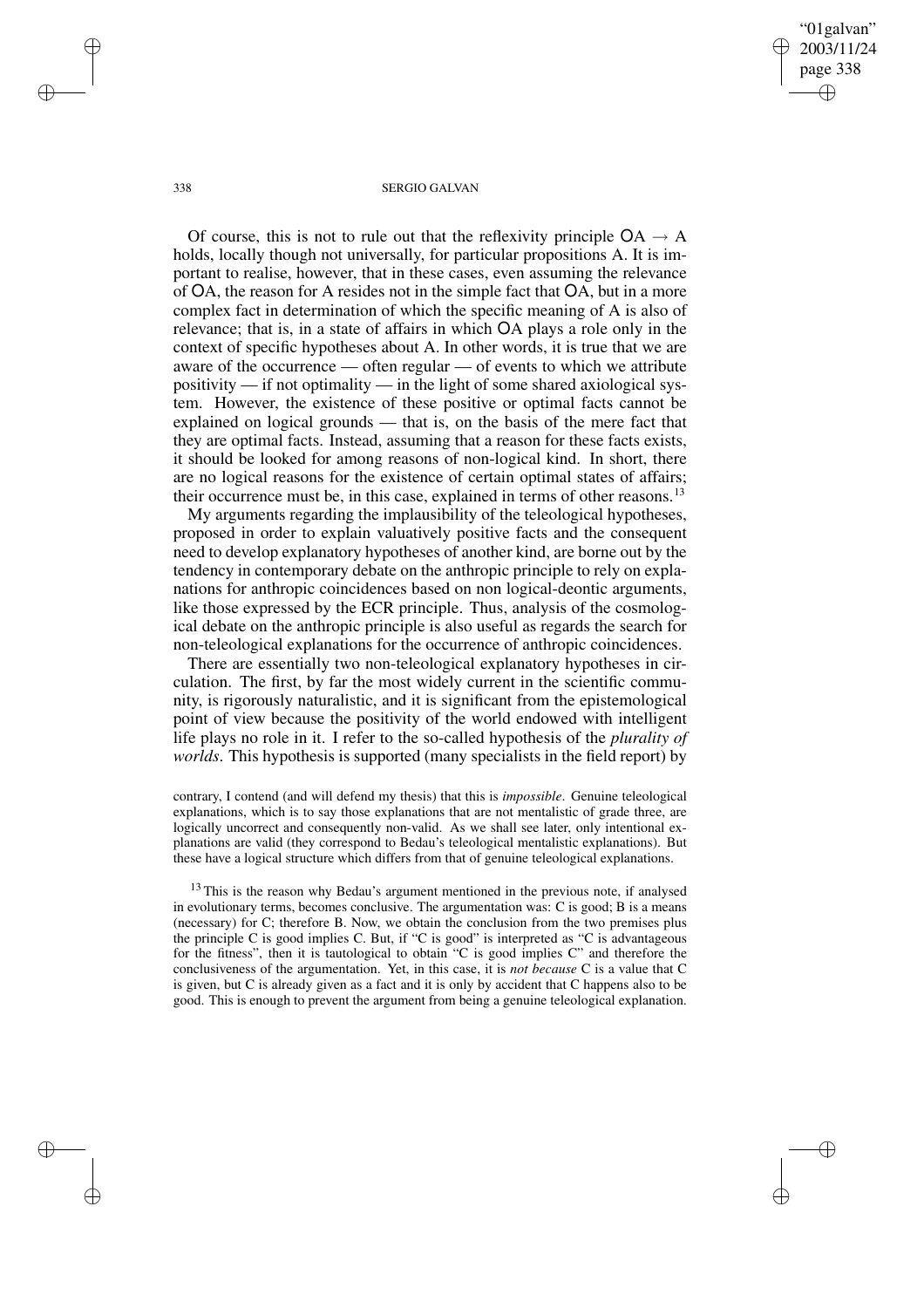✐

✐

✐

"01galvan" 2003/11/24 page 339

✐

✐

✐

✐

the theoretical principles of quantum physics, and it states that the universe in which we live is not the only one that exists. Besides our own universe there are many others; indeed, alongside our own universe and physically independent of it, as well as from each other, are all physically possible worlds: that is, those distinguished by initial conditions compatible with the laws of physics at the moment of the Big Bang but nevertheless globally different. The actual world in which we find ourselves, therefore, is only one of many worlds — perhaps infinite in number — that exist but are physically inaccessible. It is thus not surprising that our world came into being and that, for this purpose, anthropic coincidences occurred in the first instants of the universe. Since every possible world came into being, it is entirely natural that this is also the case of the positive world in which we live. However improbable the occurrence of our world as a system isolated from the set of other parallel worlds may seem, it is no longer improbable if we consider it as one of the many possible actualised worlds.<sup>14</sup>

It is not my concern here to examine this hypothesis from the point of view of its truth value. What interests me instead is the peculiarity of its epistemological structure.

First of all, this is an explanatory hypothesis of the existence of our world which hinges not on its positivity but on its necessity. Herein lies the most important difference with respect to the teleological hypothesis based on the neo-Platonic ECR principle. To be sure, it has a feature in common with the latter, for it starts from the acknowledgement that the simple fact is not selfexplanatory, and that for this reason it is necessary to move from the typical modality of the conditioned to some typical modality of the non-conditioned. Those who invoke a causal explanation, like the one based on the plurality of parallel worlds, nonetheless believe that this role cannot be performed by the deontic modalities. Although the latter express a specific instance of unconditionality — the ought-to-be can be constitutive and therefore necessary — they are deemed inefficient with regards to the actual world and independent of it. Efficacy is wholly transferred to the alethic modalities, so

 $<sup>14</sup>$  It might be argued that the hypothesis of the parallel existence of all worlds is physically</sup> implausible. In reality, as suggested by the anonymous referee, the hypothesis of the plurality of the worlds could be interpreted as follows: "There was a (hidden) cosmic evolution of the universes (inflations of vacuum fluctuations) — most of them dying out after a very short time; several of them existing for a long time. In this way, not all but many many of the physically possible universes have already come into existence. This will not make the existence of our universe necessary, but much more probable (or less improbable) than otherwise". Nevertheless, I feel Ishould say that even under the interpretation of the existence of our universe as more probable rather than necessary, the analysis of the hypothesis of a plurality of worlds carried out here does not lose any of its value. Probability is nothing more than depowered necessity or, which is the same thing, the necessity is nothing more than maximal probability.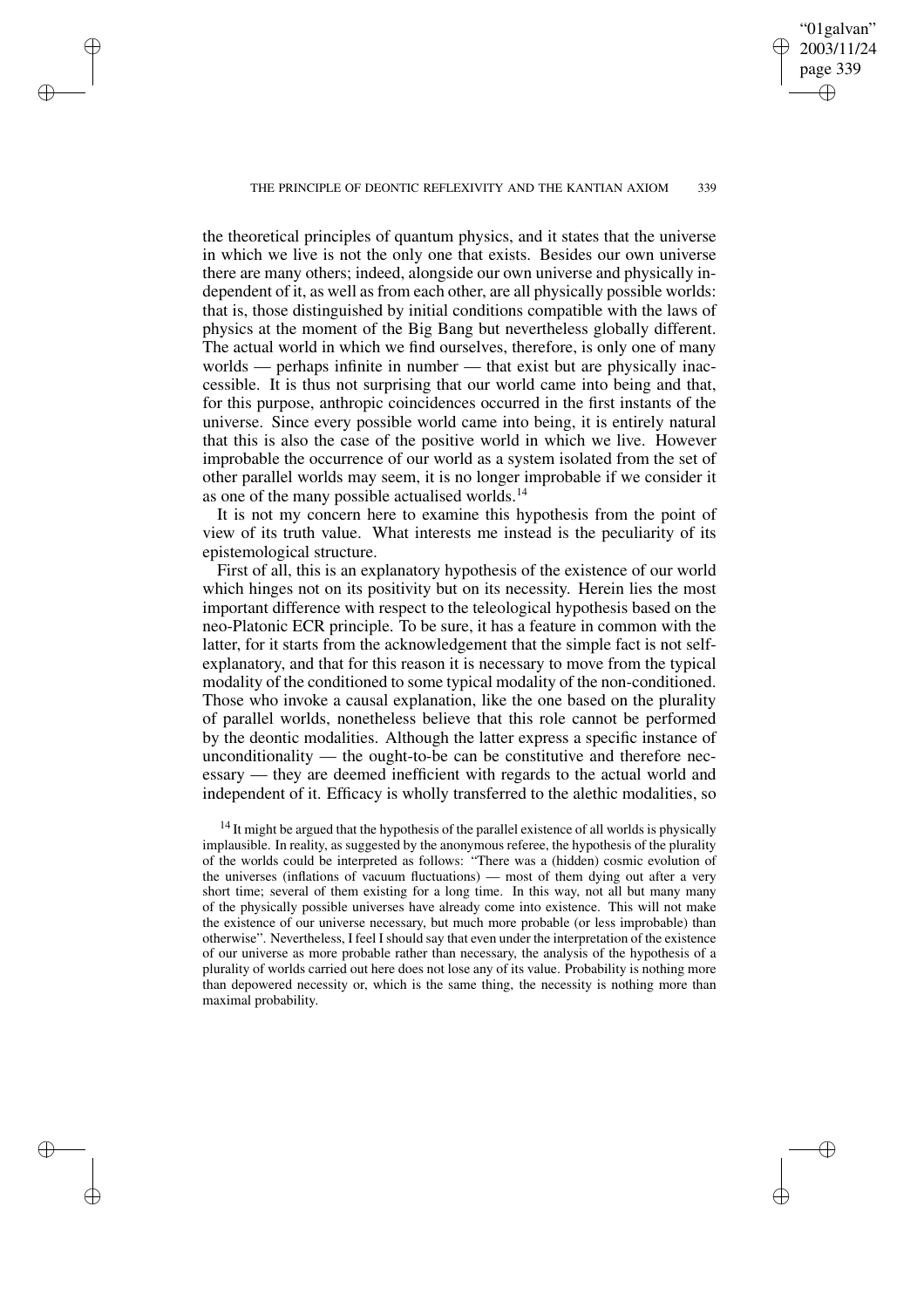"01galvan" 2003/11/24 page 340 ✐ ✐

✐

✐

#### 340 SERGIO GALVAN

that everything that is possible — including the world with its biosphere and noosphere — necessarily urges towards being and, in the end, is.

The second difference is that explanation is wholly transferred to the alethic modalities, in the sense that the positivity of the world does not play an explanatory role, not even a mediated one. In other words, the explanatory hypothesis of the plurality of worlds has nothing to do with a local exemplification of the OT principle made possible by the fact that the antecedent of the principle is part of a network of alethic relationships which mediate its connection with the consequent. This is because the event to be explained — the existence of the actual world — is a consequence of its pure beingpossible, in the definition of which its ought-to-be *qua* positive world plays no part.

The second non-teleological explanation of the occurrence of the anthropic coincidences consists, by contrast, in a reformulation of the so-called *argument from design*. Just as until the mid-nineteenth century (until Darwin to be precise) it was claimed that the phenomenon of life could not be explained without the intervention of a Designer — or at least that without such intervention life would be highly unlikely — so today it is claimed, by those who embrace the argument, that only the hypothesis of a Designer can lend likelihood to anthropic coincidences.

Evidently, this explanatory argument is profoundly different from the previous one. The essential difference lies in the fact that the key role in the argument from design is played, not by the positivity of the actual world, nor by its pure being-possible, but by the intention of the Designer. Once again, of course, I am not so much interested in establishing the truth or otherwise of this argument as in comparing its structure with those of the other explanations discussed above. Nonetheless, this purpose obliges me to shed some light on the nature of intentional explanations, given that the argument from design hinges essentially on explanations of this type.

## 2. OT *and intentional explanation*

Put briefly, intentional explanations rest on the principle that the intention of A produces *ceteris* paribus A (formally:  $IA \rightarrow A$ , where I is an intentional operator and the clause *ceteris paribus* is implied), so that explaining A intentionally means viewing A as the product of an intention regarding A. This principle is obviously akin to the OT principle in that it shares its reflexive form, and it is for this reason that I call it the principle of intentional reflexivity and denote it with IT. However, since this is a practical principle, its validity depends on satisfaction of an important condition of general relevance which must be verified case by case. Without such satisfaction the principle is left suspended, so to speak, in its truth value. Simplifying

✐

✐

✐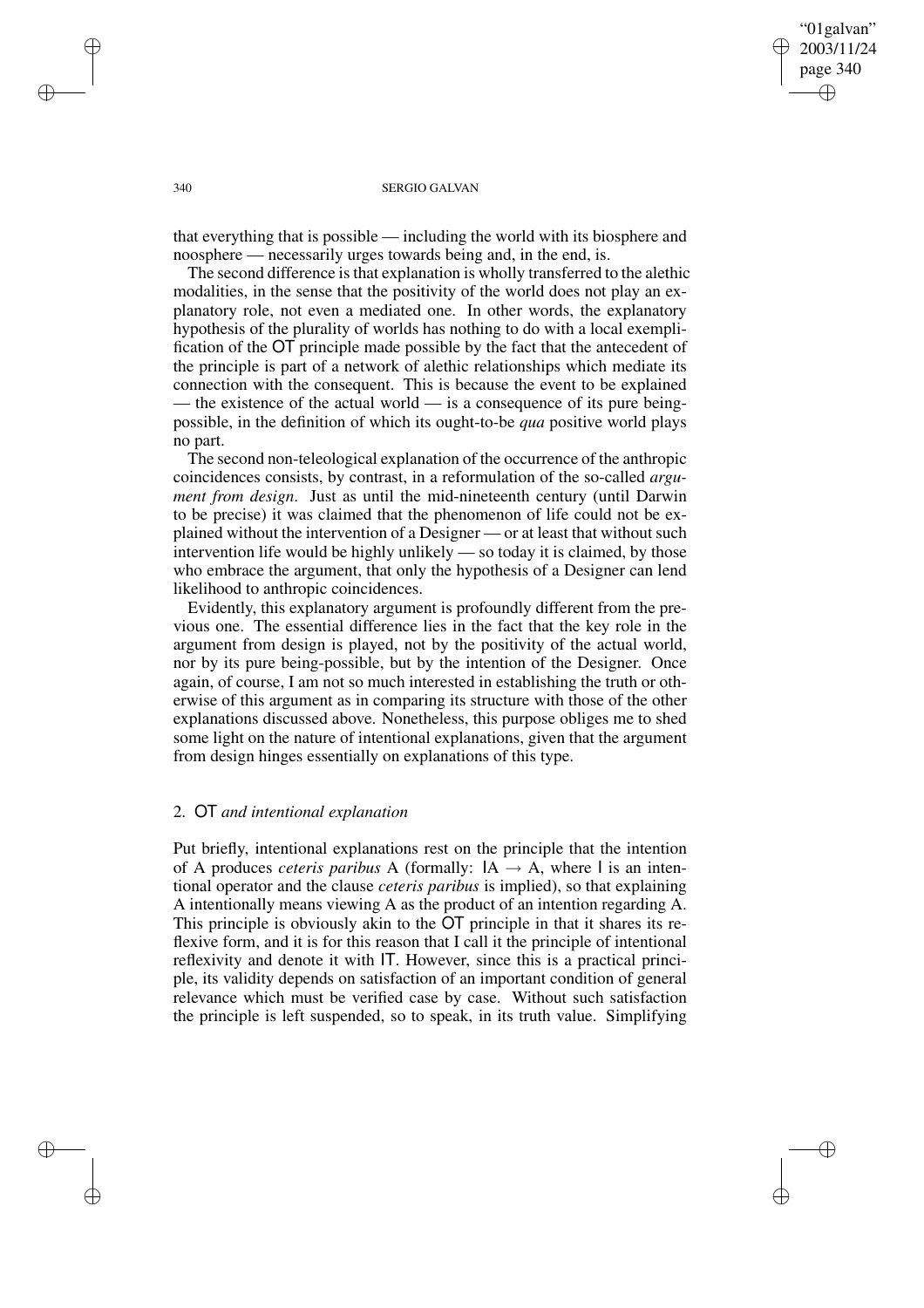✐

somewhat and referring the interested reader to Galvan (1992) for technical details, the meaning of this condition is broadly the following: in a practical setting, the intention to do something does not give rise to concrete action until this intention becomes the intention which, 'all things considered', takes priority over rival intentions and is thus able to engender action or, on a larger scale, fulfilment of the intentioned project. In other words, the practical domain is characterized by a holistic context which differentiates it from the theoretical one in which both the types of explanation discussed above are located. Apart from this contextual difference, the IT principle is isomorphic with OT. This is the reason for the widespread conviction that explanation based on the argument from design is teleological in nature.

However, this conviction is mistaken, for it is an error to believe that the intentional explanation is teleological in the rigorous sense with which the term is used here. It is true — indeed obvious — that a crucial role in the intentional explanation is played by the notion of end, given that the action of the agent is explained in terms of the end that the agent sets out to accomplish. It is also true, that the notion of end is an evaluative one, in the sense that an end is pursued according to its value. However, the relation between the end and the action — that is, between the ought-to-be of the end induced by its value and the action that seeks to accomplish it — is not an immediate one. Instead, it is a relation mediated by the epistemic context of the agent's beliefs in which the ought-to-be of the end is inscribed. In other words, the reason for fulfilment of the end does not lie analytically in its ought-to-be — almost as if the end followed logically from the latter — but only in the ought-to-be as intentioned by the agent. As a consequence, the cause of the action is the intention of the subject and not the ought-to-be of the end, although the latter constitutes the content of the intention. In short, the end is pursued not because it is good but because it is believed to be good by the acting subject.

Significant corroboration of the non-immediacy of the relationship between the ought-to-be of the end and its accomplishment is also provided by analysis of the intentional operators. As we know, formally intentional operators can be defined by means of specific epistemic operators applied to deontic contexts, so that intentional contexts can be viewed as specific deontic contexts in an epistemic framework.<sup>15</sup> For example, once a suitable preferential order (of a single subject) has been established and can be used to define the deontic concept of optimality (with respect to the subject's expectations), the proposition expressing the (subject's) will to achieve A (formally WA) can be defined as the (subject's) belief that A in this particular moment is for him the best (most sensible) thing to do (formally  $B(O<sub>t</sub>A)$ ).

 $15$  Galvan (1992).

✐

✐

✐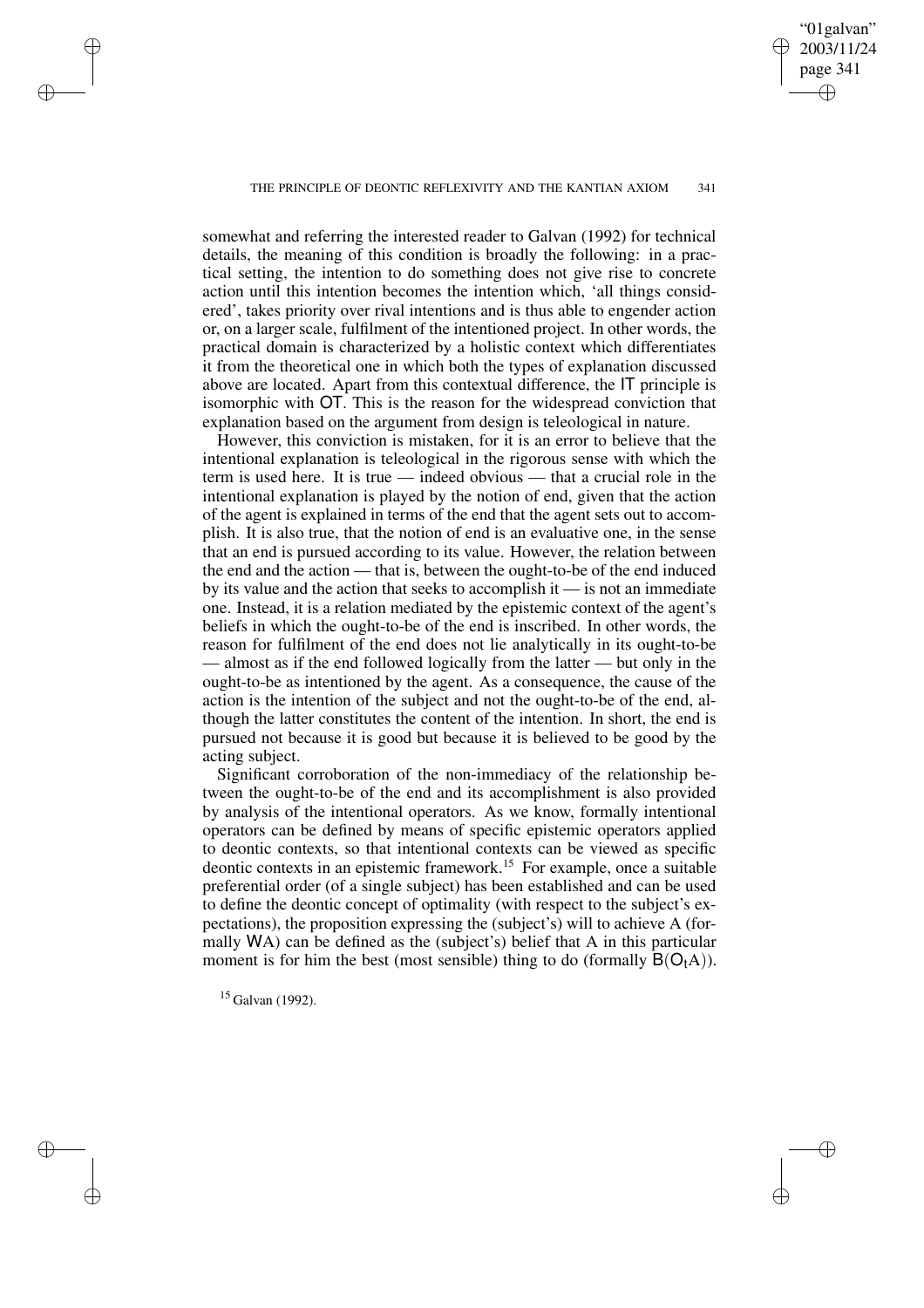"01galvan" 2003/11/24 page 342 ✐ ✐

✐

✐

#### 342 SERGIO GALVAN

Also this formal analysis of intentional logic, therefore, shows that intentional explanation does not coincide with teleological explanation.

In conclusion: intentional explanations are not teleological explanations. This means that the former do not rest on the OT principle, which for that matter is deontically invalid. However, intentional explanations are consistent with the IT principle, which displays only structural identity with the deontically invalid OT principle. This isomorphism derives from the fact that intentional operators are definable as deontic operators embedded in the scope of epistemic operators. It does not derive from the subsumption, by virtue of the rule of epistemic necessitation, of the OT principle in a suitable epistemic context. This confirms the practical relevance of IT but not of OT.

### 3. *Analysis of the Kantian* OP *principle*

The Kantian principle is plausible from two points of view. It is plausible from the theoretical point of view of an ontology of the ought-to-be able to give an acceptable meaning to the existential notion of sense, and it is plausible from the practical point of view of a rational theory of action.

Why does the Kantian axiom have to do with analysis of the existential concept of sense? First of all, in order to answer this question, it is necessary to clarify the *existential* notion of sense, and to do so it is necessary to make some preliminary points on the *general* notion of sense.

It is frequently asserted that the sense of an action (or of a project) lies in the accordance of the action (or project) with values. There is certainly some truth to this assertion. The action of an agent is sensate if it is performed with a view to a fulfilling end. Likewise, a project is sensate if it corresponds to the real requirements of the situation in which the project has been undertaken. This *general* notion of sense can also be interpreted in subjectivist terms. It is sufficient for sensateness, in this meaning, not to be conceived as a relation between the action (or project) and the end (or the real requirements) inherent in the reality of things, but as a relation between the action (or project) and the end (or the expectations) *qua* intentioned by the subject and therefore deemed by the latter to be worth pursuing, even though it may not be so.

However, there is a second notion of sense presupposed (antecedent), so to speak, by (to) the notion just illustrated. Why should sense — in its first acceptation — coincide with conformity to values? The reason, I believe, is that it is good for values to be realised, and therefore the actions or projects which represent even modally different forms of fulfilment of these values are endowed with sense. It is sensate, therefore, that the positive should come into being, although it is possible that this may not happen, as we saw in the previous section. Yet if it is sensate that the positive should exist, it is

✐

✐

✐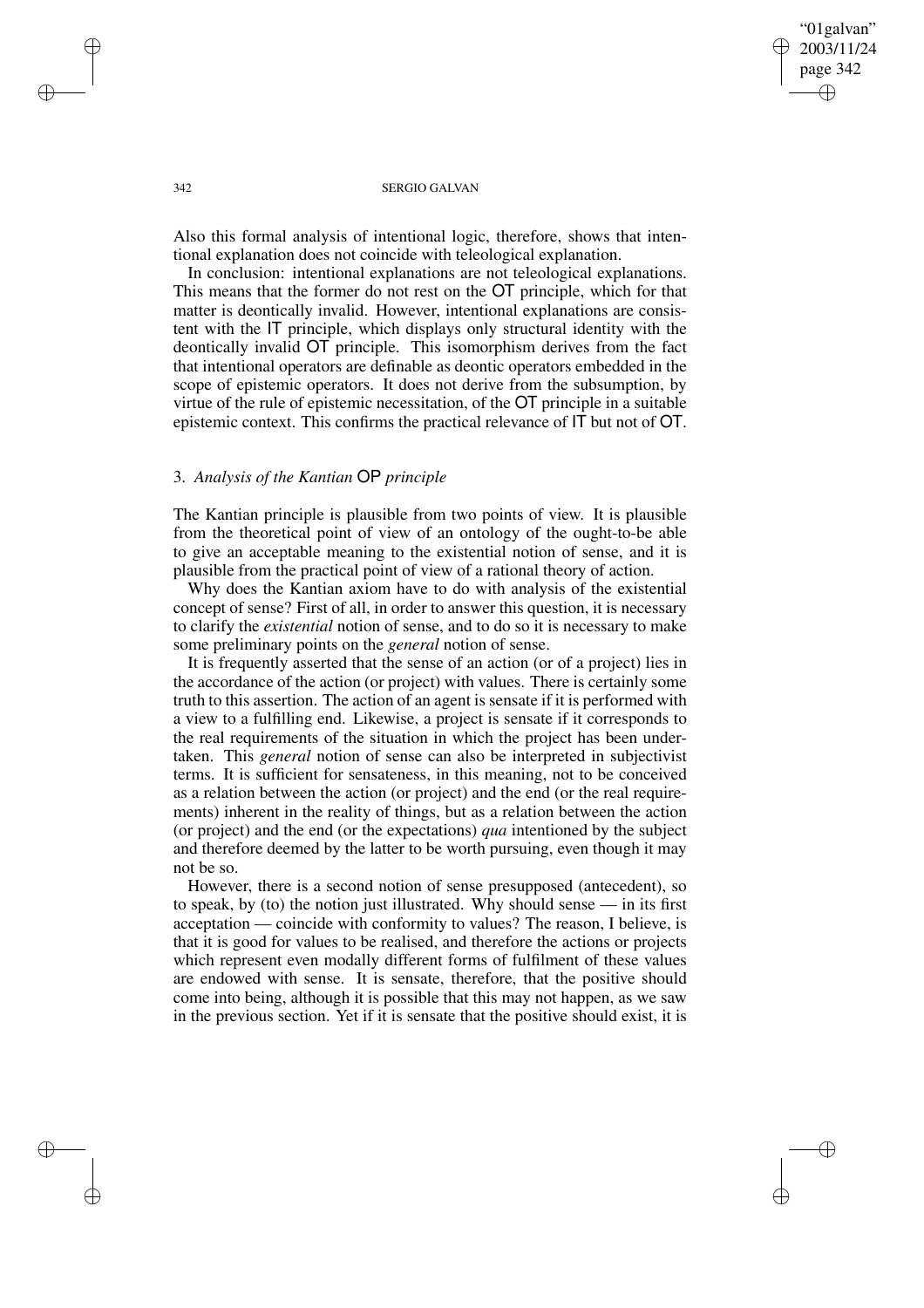"01galvan" 2003/11/24 page 343

✐

✐

✐

✐

*a fortiori* sensate that it should be possible for the positive to exist, i.e. that the conditions for its realization should exist.

✐

✐

✐

✐

It is this second notion of sense that I wish to discuss, the *existential* one. Here sense does not lie in the simple convenience that the positive should exist but in that it should be possible. This is presupposed by the former in the same way as the possible is presupposed by the actual. Moreover, this notion is existentially more important than the former one because, in this acceptation, it is not whatever conforms with the value — i.e. the state of affairs that satisfies the value requirement — that is sensate but the existence of the value itself. In other words, this second notion of sense allows us to deem nonsensical a situation characterized by the inaccessibility of a certain value. It does so for the simple reason that the value preserves its requirement of fulfilment intact even in this situation, and yet the value cannot be fulfilled. Nonsensical, for example, is the situation created by a legislator who legitimately issues laws that cannot be obeyed, because the promulgation of these laws entails the obligation of obeying them and yet this is impossible.

This second notion of sense was first defined by Kant in his practical philosophy, specifically when he posited freedom as the necessary condition for being responsible with regard to moral duty: you ought to because you can choose. However, it is a notion with a meaning and a range that go beyond Kant's conception. In particular, it acquires the entirety of its existential meaning within the context of an ontology of value which views it as rooted in an exigency of being, and therefore as the reason for the fact that a state of affairs is directed towards an end. In the light of this interpretation of value, sensateness (or otherwise) concerns the existence itself of end-directedness. If a situation is directed towards a certain end but is marked by the impossibility of fulfilling this end, then it is a locus of non-sense in which an exigency is set that cannot be satisfied. Conversely, a situation in which the conditions exist whereby the limit present within it can be overcome is a situation endowed with sense. Of course, this manner of conceiving the relationship between being and ought-to-be presupposes an axiological option based on a realistic ontology, thorough discussion of which is not possible here. Suffice it to say, that the relationship can be analysed in the modern terms of a supervenience relation where the axiological (and deontic) predicates are implicated by corresponding ontic predicates (i.e. concerning the dimension of being) so that they can be defined as 'supervenient' on the latter. Now, given this analysis, the meaning of the assertion that a situation (or possible world) is capable of inducing an ought-to-be is obvious. A situation induces an ought-to-be because the ontic predicates defining it declare its limit with respect to the state of fulfilment that they require. In other words, just as when certain characteristics are given a situation can be judged positive as if the axiological quality of the positivity supervenes on those characteristics, so one can say that the situation has an axiological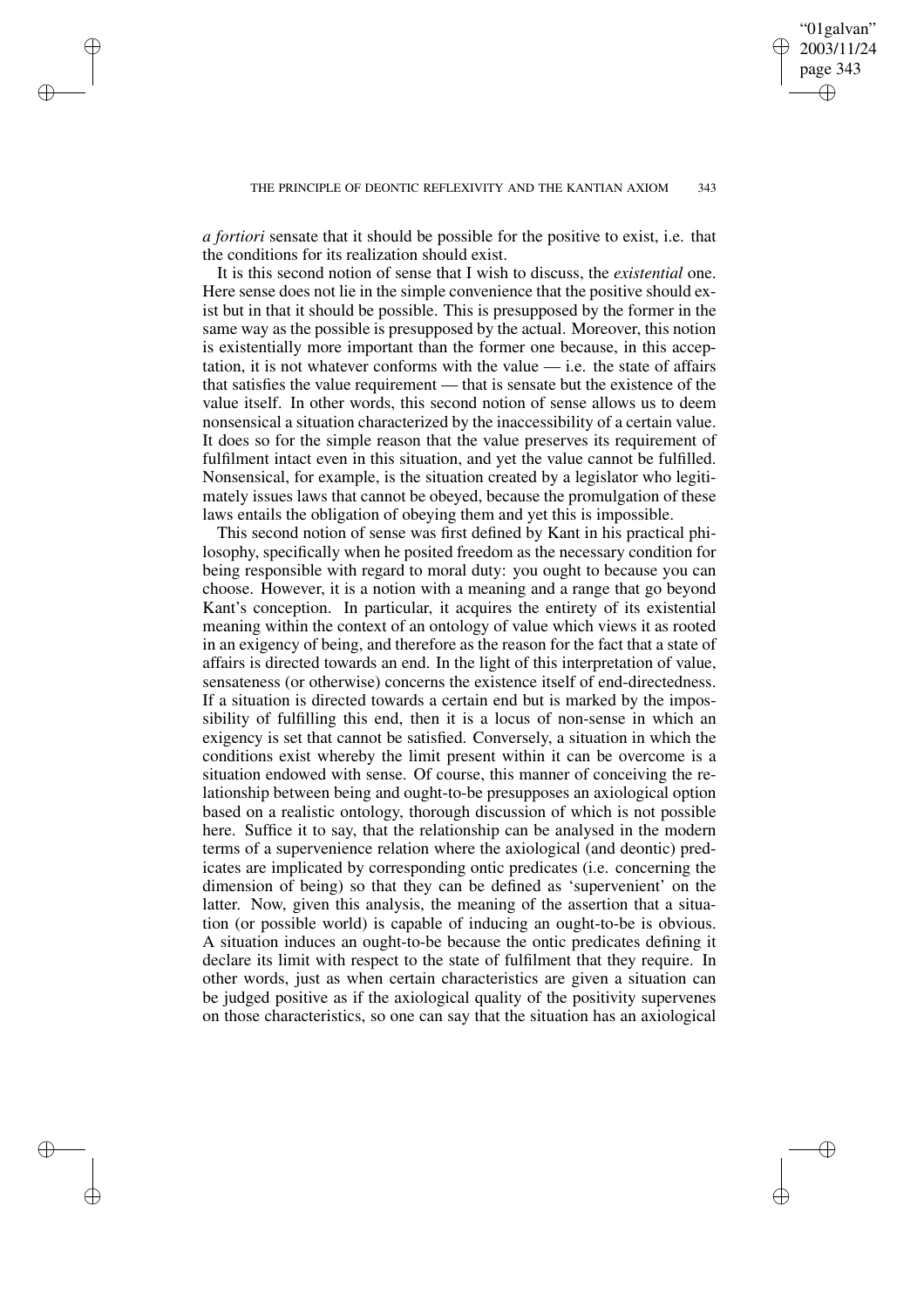✐

#### 344 SERGIO GALVAN

quality of opposite sign when these characteristics are lacking, i.e. when the situation is such to require them but at the same time has been determined in such a way that it cannot possess them. Likewise it is evident why the Kantian axiom is the law governing the institution of end-directed situations satisfying the relative sense condition. These situations satisfy this condition only if the ought-to-be that they induce can be realized — that is, only if the end-directedness that they express is not endlessly thwarted.

I have said that the root of non-sense lies in an unachievable ought-to-be. I have also said that this assertion does not concern solely the moral meaning of the ought-to-be. All forms of ought-to-be are subject to the law of possibility as the condition for their sense. Yet a particular form of ought-to-be is whatever the agent deems to be the best course of action at a given moment; in other words, whatever concretely and globally is first in the agent's order of preferences, so that it induces him to will and in consequence to act. The Kantian axiom thus acquires specific relevance to a theory of will and action that starts from the idea that the agent always wills whatever according to his overall order of preferences appears at that moment to be optimal.

And this, in fact, is the most significant acceptation of the Kantian principle from the practical point of view. Given the interpretation of the oughtto-be expressed by the principle in terms of a preferential optimality, the principle can be defined — by appropriately inserting the deontic context expressed by the order of preferences into the epistemic context of the agent's beliefs — as the basic principle of practical rationality SP; the principle that intention (will) entails the belief that the content intentioned (by the will) is achievable — that is to say, possible. In fact, using  $O_t$  to denote the deontic operator of the obligation defined as optimality, OP in the above sense becomes:

$$
O_t A \to \Diamond A
$$

from which, by the rule of epistemic necessitation one has:

$$
B(O_tA)\to B(\Diamond A)
$$

and therefore, by definition of the intentional operator of will W (something is willed when it is deemed optimal with respect to the order of preferences at a particular moment), the basic principle of practical rationality or the sense postulate SP is:

$$
WA \rightarrow B(\Diamond A)
$$

Just as the IT principle results from the transposition of OT from the deontic level (where it is invalid) to the intentional level (where instead it is valid), so the SP principle results from the corresponding transposition of

✐

✐

✐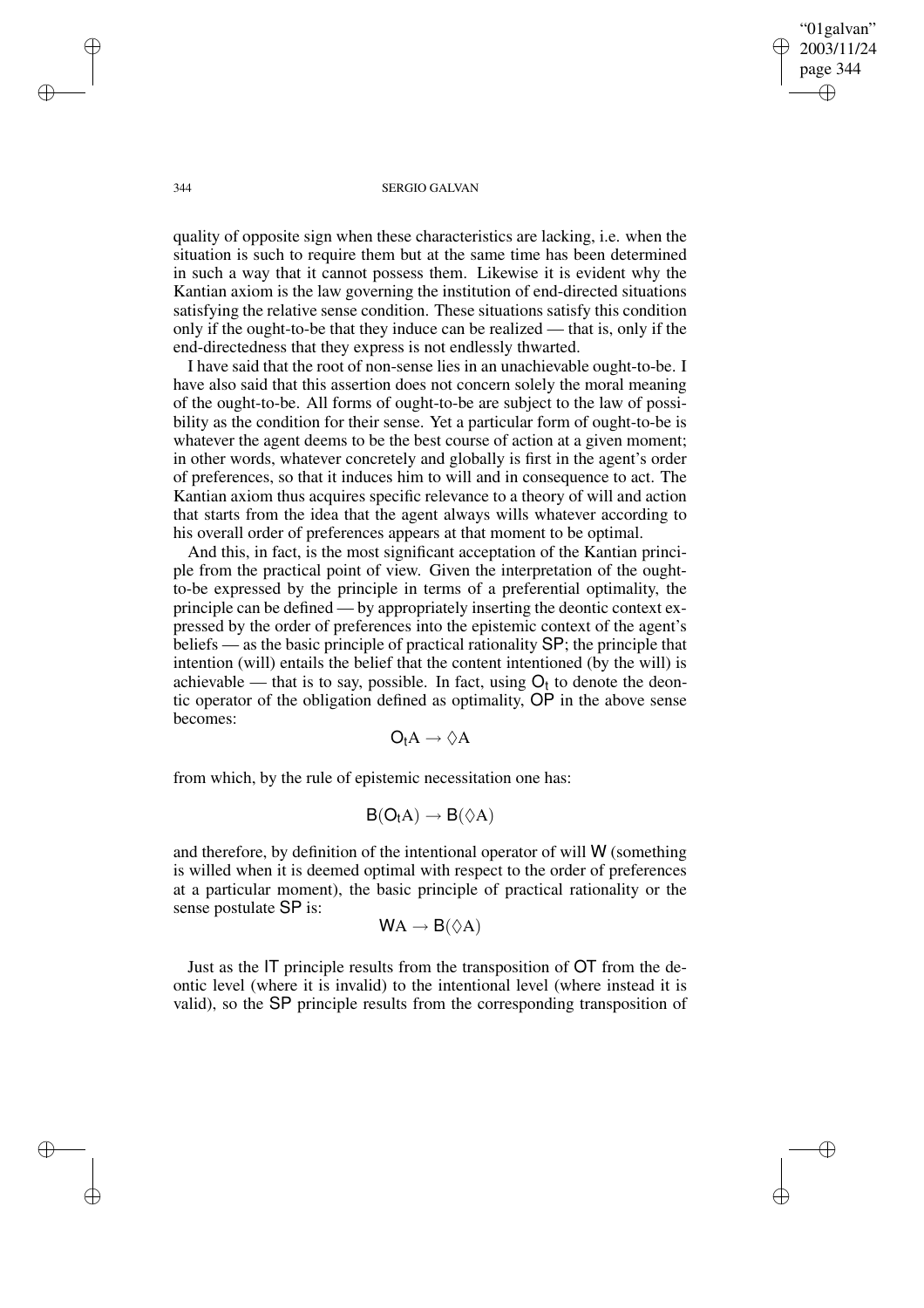✐

✐

✐

✐

✐

the Kantian OP principle. There is, however, a substantial difference between the two principles. In fact, although the former is clearly analogous to OT, it is novel with respect to it because it does not derive from the insertion of OT in the epistemic context of the subject's beliefs. This is owing to the simple fact that OT is invalid. Conversely, the SP principle is some sort of logical consequence of the Kantian principle, for it derives from it through the straightforward application of the rule of epistemic necessitation, and also acquires its truth value from it.

The interest of OP from the practical point of view is that it constitutes a reason at once explanatory and justificatory for the fact that the SP postulate of the sensateness of will is a cardinal principle of rational action. It is difficult to deny, in fact, that human will — like any other form of intentional activity — behaves in conformity with the sense postulate SP. Will is by necessity always accompanied by the conviction that the object of will is at least possible in the long term. If, then, one of the subject's beliefs is that OP, then the derivability of SP from OP explains why the set of the subject's intentions is grounded on the SP sense postulate. With respect to the subject, finally, OP also figures as a clear justificatory reason for the same postulate.

The cardinal principle of practical rationality mentioned in the previous section is, of course, neutral with respect to the theory of good embraced by the individual subject. What appears optimal to the subject may also be in his exclusive interest: his happiness. However, it may be that the subject's order of preferences also comprises an objective axiological order — or at least commitment to impartial principles like the principle of universalizability — such to constrain him to a behaviour not always dictated by the personal exigency of happiness. It is also possible, however, that the subject may embrace a pluralistic theory of good which deems it inadmissible to fulfil certain values and not others — in particular, fulfil moral duty to the detriment of happiness — but requires the simultaneous and harmonious fulfilment of them all, including the value of happiness as consequent on fulfilment of the other values. Yet in cases such as these, where the subject's order of preferences is composed so that none of them predominates over the others but all are taken into account, what will be the consequences of commitment to the basic principle of practical rationality SP?

In my view, the principle states that one fundamental necessity of rational will is to pursue *globally* sensate projects. Indeed, one may ask, what is a globally sensate project if not a project perceived by the subject as not only worth pursuing ideally by virtue of the values that it represents, but also as one compatible with operational conditions and therefore susceptible to fulfilment in respect of all the subject's expectations, subjective ones as well? In other words, a project is rationally willed only if it is deemed sensate, and it is deemed sensate only if it corresponds to the subject's expectations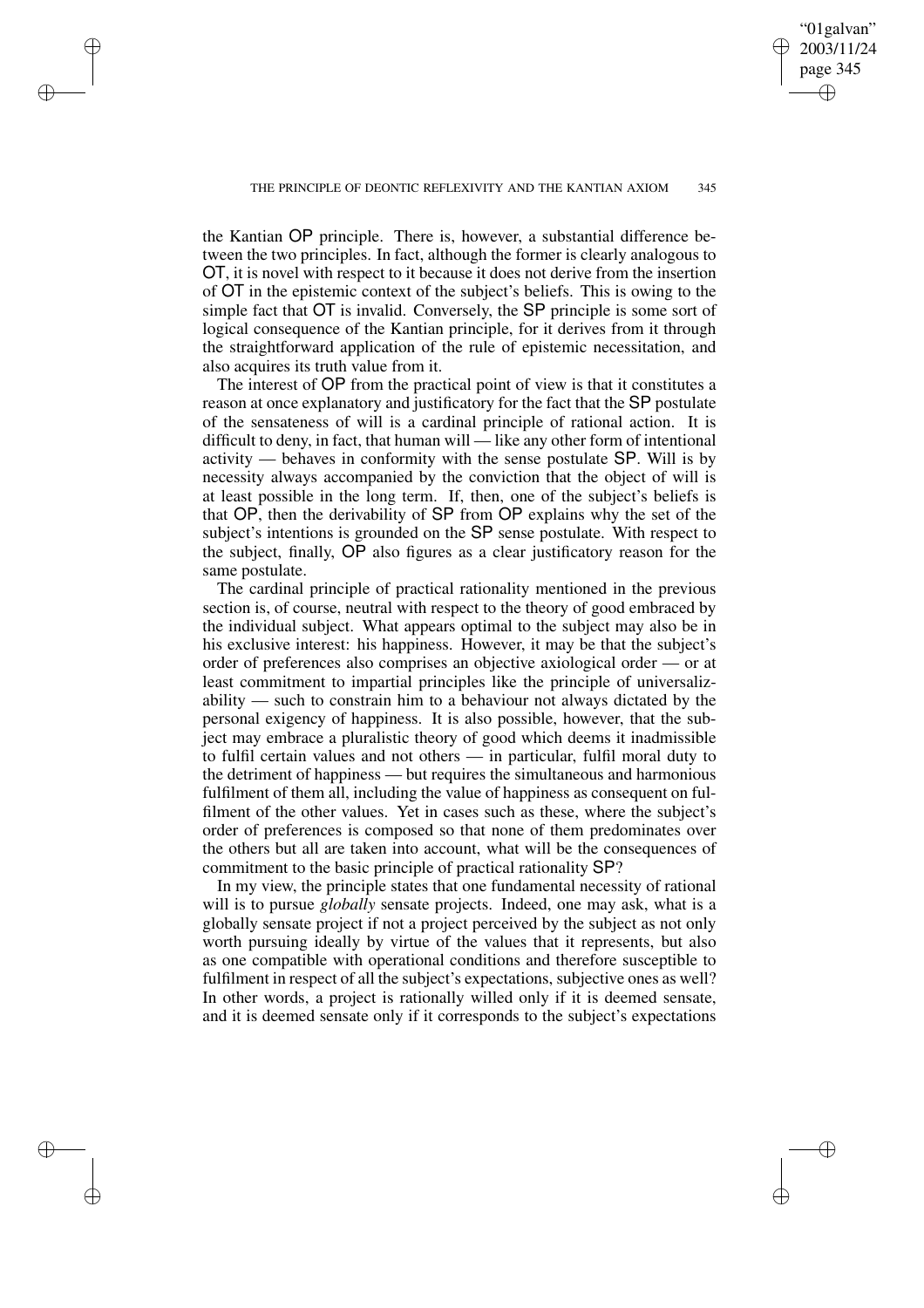"01galvan" 2003/11/24 page 346 ✐ ✐

✐

✐

#### 346 SERGIO GALVAN

as a whole, which comprise, besides the intentioned values, also the belief that these values can be fulfilled together with satisfaction of the paramount exigency of happiness.

This contextualization of the Kantian principle has numerous implications for analysis of the meaning of rational action and its presuppositions. If an at least necessary condition for rational action is the principle that the project pursued is to be deemed globally sensate — that is, able to fulfil all the subject's expectations — then it is not rational to pursue a project in which moral values predominate over the exigency of happiness to the extent that the subject must sacrifice his life — in favour of other subjects, for example — in the name of these moral values. It is not rational because a project of this kind is nonsensical and thus conceived cannot become the real object of intention. It could be objected, perhaps, that such a radical opposition between the two instances could never come about in reality, so that the occasion to behave irrationally will never arise. Unfortunately, however, experience shows that cases of this radical opposition do occur, and only one of them suffices to pose the problem of principle.

In effect, the purpose of the Kantian postulates of practical reason is to avert this problematic situation. The solution is achieved by requiring that the absolute fulfilment of moral duty  $-$  i.e. the realization of a project in which moral values predominate — is made sensate by the intervention of God, who guarantees justice and therefore rewards personal merits in the life hereafter. Of course, in Kantian theory the existence of God as guarantor of the moral order and as overseer of the real order is simply postulated, which highlights the cleavage in Kant's thought between practical and theoretical reason. Nevertheless, besides the necessary direction of the outcome — that is to say, the shift to transcendence — the problematic root that generated the whole of Kant's argument seems undeniable. Rational will must, by necessity, pursue the moral good only in the conviction that in the long run the expectation of happiness will not be frustrated.

> Università Cattolica del Sacro Cuore, Largo Gemelli, 1 I-20123 Milano, Italy E-mail: sergio.galvan@unicatt.it

### REFERENCES

Allen, C., Bekoff, M. and Lauder, G. (eds.) (1998): *Nature's Purposes. Analyses of Function and Design in Biology*, Cambridge, Massachusetts: The MIT Press.

✐

✐

✐